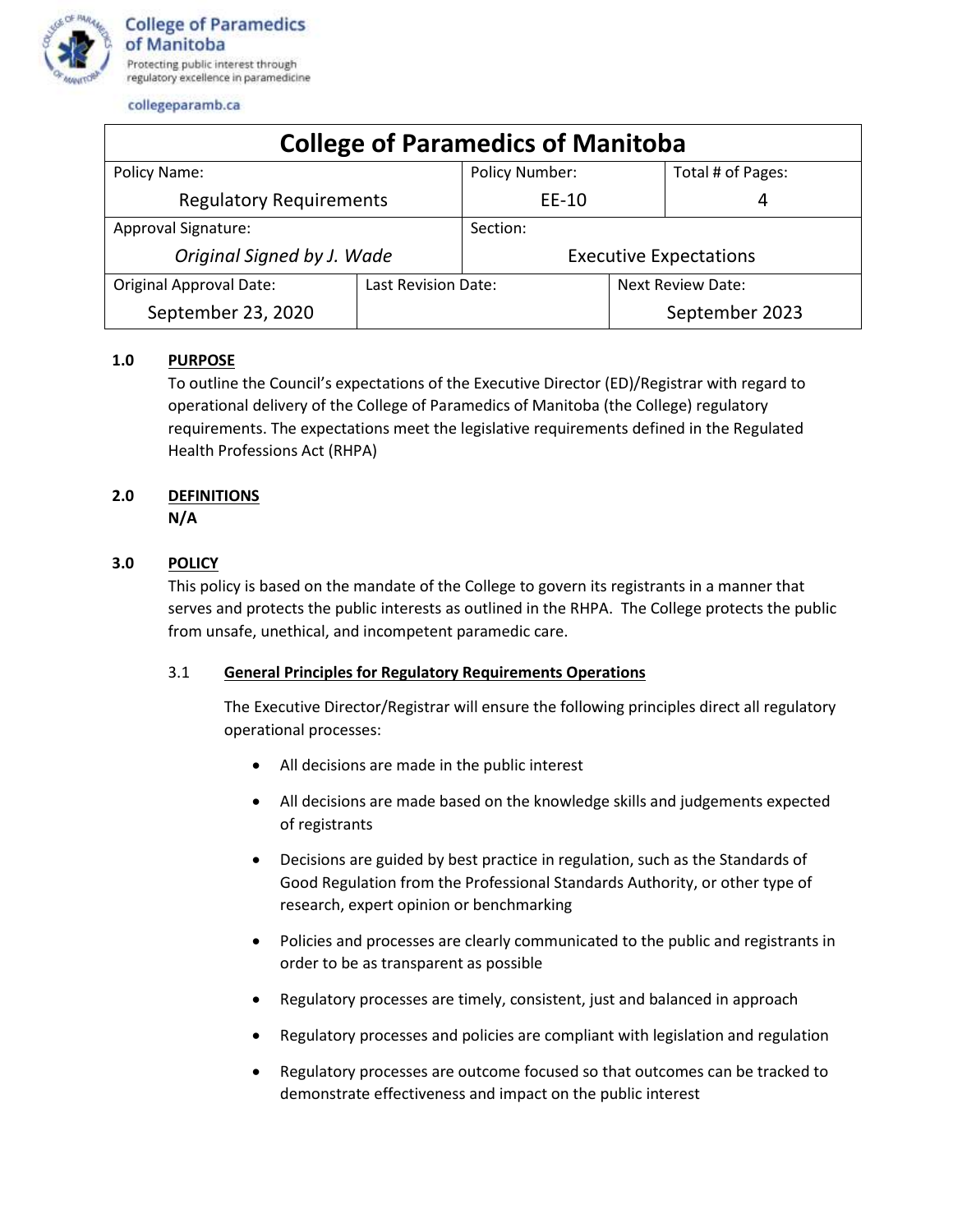

- When outcome measures suggest a concern with regulatory effectiveness or impact, an appropriate review will be conducted.
- Regulatory processes are developed in a collaborative framework with input from the public, registrants, and other health care regulators

#### 3.2 **Requirements for Registration**

The ED/Registrar shall ensure the following principles direct the operational processes for Registration services:

- Requirements for registration are communicated and applied consistently
- Paramedics entering practice will demonstrate that they meet the entry to practice competencies established by the paramedic profession
- Paramedics renewing their license will demonstrate compliance with continuing competency requirements
- Paramedics applying for registration will demonstrate English language proficiency including in reading, writing, speaking and listening
- English language requirements are applied consistently to both North American and International Applicants
- Registrant processes are transparent, understandable, efficient, and userfriendly
- College staff assist registrants within 48 hrs during College operating hours

## 3.3 **Standards of Practice, Code of Ethics and Practice Directions Governing the Practice of Paramedicine**

The ED/Registrar shall ensure that the development of standards and practice directions meets the following principles:

- Practice standards, the Code of Ethics are used as the benchmarks for paramedic practice and are the foundation for guiding regulatory practices
- Standards of Practice, the Code of Ethics, and Practice Directions are brought to Council for approval prior to release
- All Standards, Code of Ethics, are reviewed every five years
- All Practice Directions are reviewed every three years

#### 3.4 **Quality and Continuing Competency**

The ED/Registrar shall ensure the Quality and Continuing competency requirements are met as follows: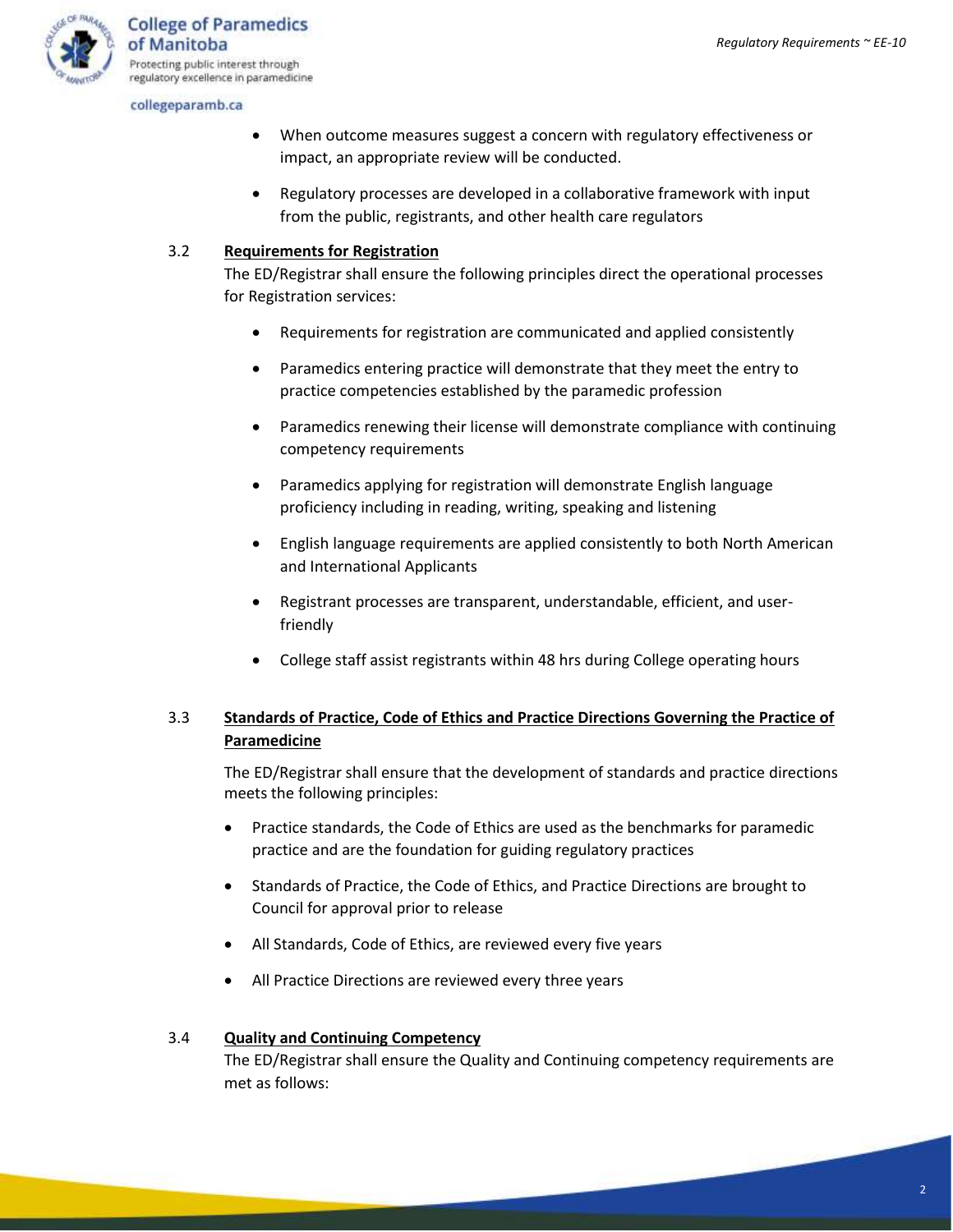

- Guidance documents communicate that individual paramedics are accountable for their professional actions and answerable for their practice
- Guidance documents and individual consultations assist paramedics to use their knowledge, skills, and judgement in practice situations
- Support to paramedics in meeting practice standards, code of ethics, and practice directions requirements is provided in a timely and effective way
- Guidance documents and continuing competency requirements incorporate an expectation for individual paramedic self-reflection and an awareness of professional obligations and accountability mechanisms for safe and effective practice
- Continuing competency programs support continuous improvement for safe, quality professional practice across a variety of roles
- Continuing competency assessment programs are measured for their effectiveness and are revised as supported by research

#### 3.5 **Professional Conduct**

The ED/Registrar shall ensure that operational processes for professional conduct occur as follows:

- Appropriate and standardized processes options are in place to resolve practice concerns, as supported in legislation and regulation. This could include a formal complaint or an identified quality assurance concern
- Protocols are established and followed that ensure that professional conduct issues are managed confidentially, objectively, and in a timely manner. This includes a formal complaint, a quality assurance concern, or an employer report
- Consistent process for receiving and reviewing pertinent information related to the conduct matter are followed for registrants and complainants
- Appropriate actions, right-sized to the actual offence, following a decision of wrong doing, are taken
- Inquiry decisions are disclosed appropriately to the public, in keeping with legislation, regulation and Council policy
- Outcome measures related to conduct processes and decisions are tracked to demonstrate effectiveness to the public

#### 3.6 **Education Program Approval and Examination**

ED/Registrar shall ensure that operational processes for education program approval and exam administration are followed: